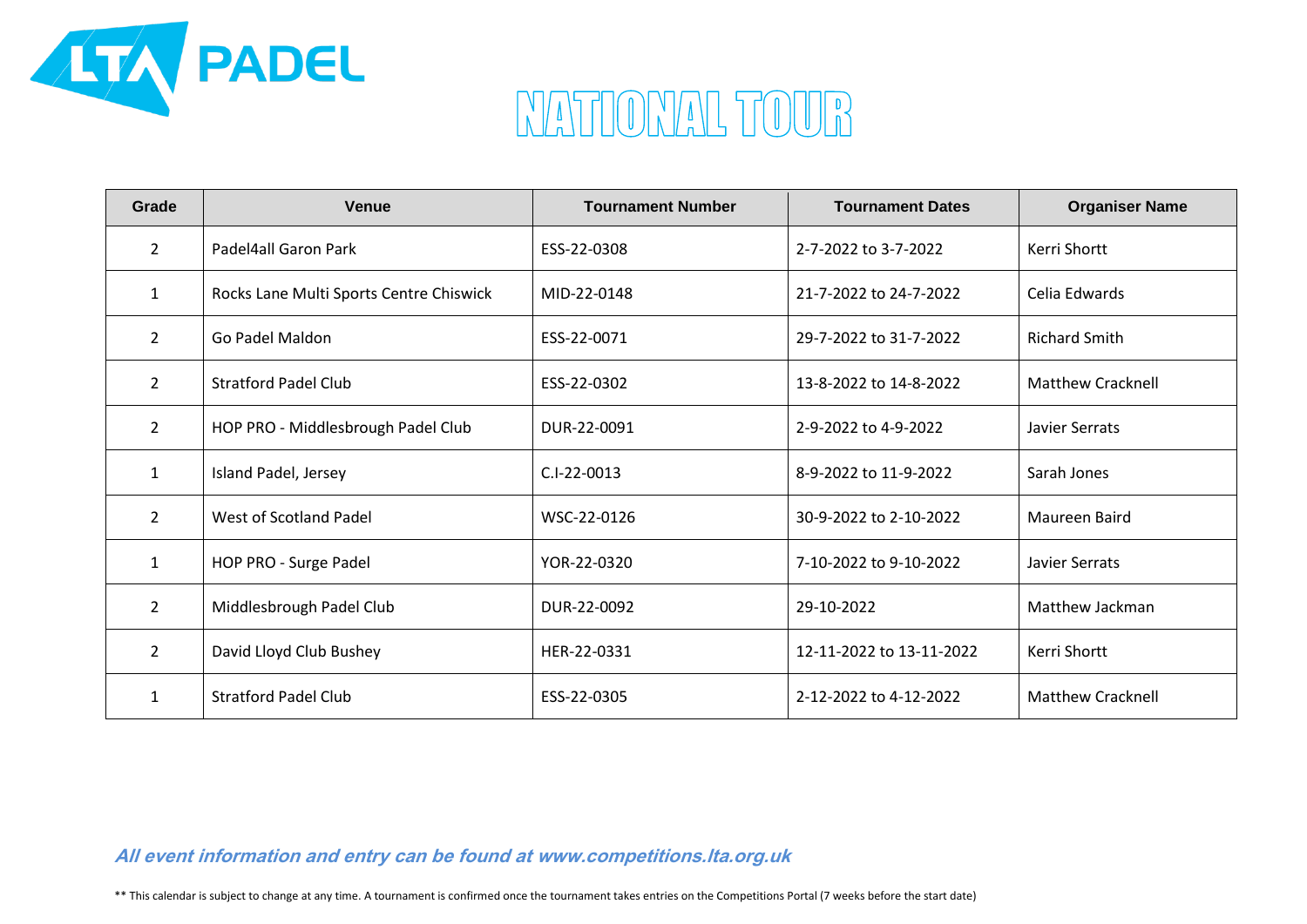

| <b>Venue</b>                            | <b>Tournament Number</b>  | <b>Tournament Dates</b>  | <b>Organiser Name</b> |
|-----------------------------------------|---------------------------|--------------------------|-----------------------|
| Middlesbrough Padel Club                | DUR-22-0049               | 15-7-2022 to 17-7-2022   | Matthew Jackman       |
| West of Scotland Padel                  | WSC-22-0045               | 30-7-2022                | Maureen Baird         |
| East Gloucestershire Club               | GLO-22-0096               | 20-8-2022 to 26-8-2022   | Simon Corbishley      |
| <b>Holmer Green Padel</b>               | BUC-22-0193               | 27-8-2022 to 28-8-2022   | <b>Neil Percival</b>  |
| Winchester Racquets and Fitness         | HAM-22-0233               | 10-9-2022 to 11-9-2022   | <b>Gary Hinton</b>    |
| East Gloucestershire Club               | GLO-22-0097 (Mens only)   | 1-10-2022                | Simon Corbishley      |
| Go Padel Maldon                         | ESS-22-0297               | 8-10-2022                | <b>Richard Smith</b>  |
| Rocks Lane Multi Sports Centre Chiswick | MID-22-0500               | 15-10-2022 to 16-10-2022 | Rafael Vega           |
| David Lloyd Club Bushey                 | HER-22-0335               | 22-10-2022 to 23-10-2022 | Kerri Shortt          |
| Middlesbrough Padel Club                | DUR-22-0085 (Mixed Event) | 30-10-2022               | Matthew Jackman       |
| Rocks Lane Multi Sports Centre Chiswick | MID-22-0502               | 5-11-2022 to 6-11-2022   | Rafael Vega           |
| Middlesbrough Padel Club                | DUR-22-0086 (Mixed Event) | 18-12-2022               | Matthew Jackman       |

#### **All event information and entry can be found at www.competitions.lta.org.uk**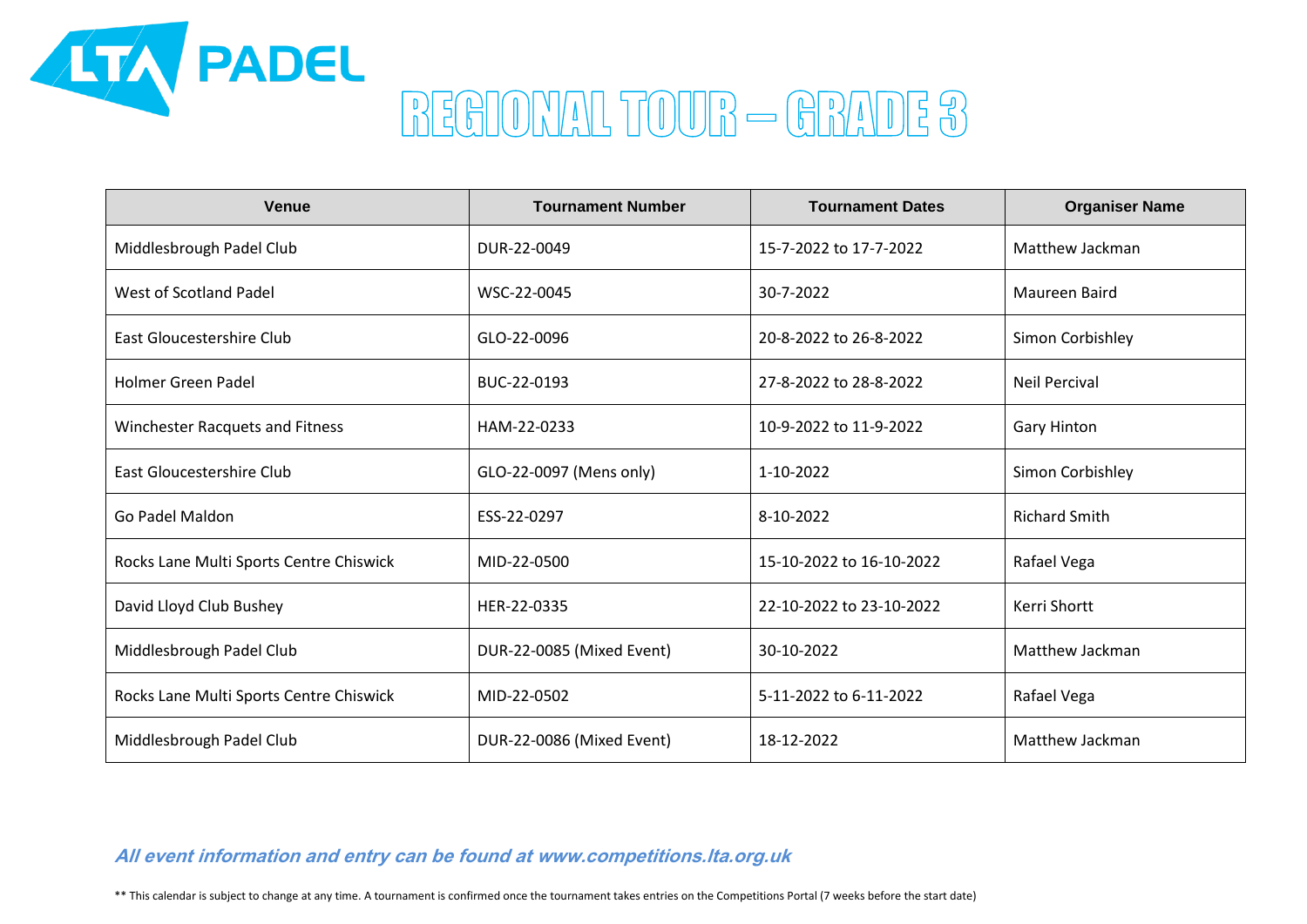

## GOUNTY TOUR - GRADE 4

| <b>Venue</b>              | <b>Tournament Number</b>  | <b>Tournament Dates</b> | <b>Organiser Name</b> |
|---------------------------|---------------------------|-------------------------|-----------------------|
| The Sundridge Park Club   | KEN-22-0073               | 10-7-2022               | <b>Kerrin Cross</b>   |
| Roehampton Club           | SUR-22-0719               | 16-7-2022               | Celia Edwards         |
| West of Scotland Padel    | WSC-22-0095               | 23-7-2022               | Maureen Baird         |
| Go Padel Maldon           | ESS-22-0290               | 23-7-2022               | <b>Richard Smith</b>  |
| Go Padel Maldon           | ESS-22-0296               | 20-8-2022               | <b>Richard Smith</b>  |
| West of Scotland Padel    | WSC-22-0125               | 24-9-2022               | Maureen Baird         |
| East Gloucestershire Club | GLO-22-0098 (Womens only) | 2-10-2022               | Simon Corbishley      |
| Go Padel Maldon           | ESS-22-0299               | 13-11-2022              | <b>Richard Smith</b>  |
| West of Scotland Padel    | WSC-22-0128               | 26-11-2022              | Maureen Baird         |

**All event information and entry can be found at www.competitions.lta.org.uk**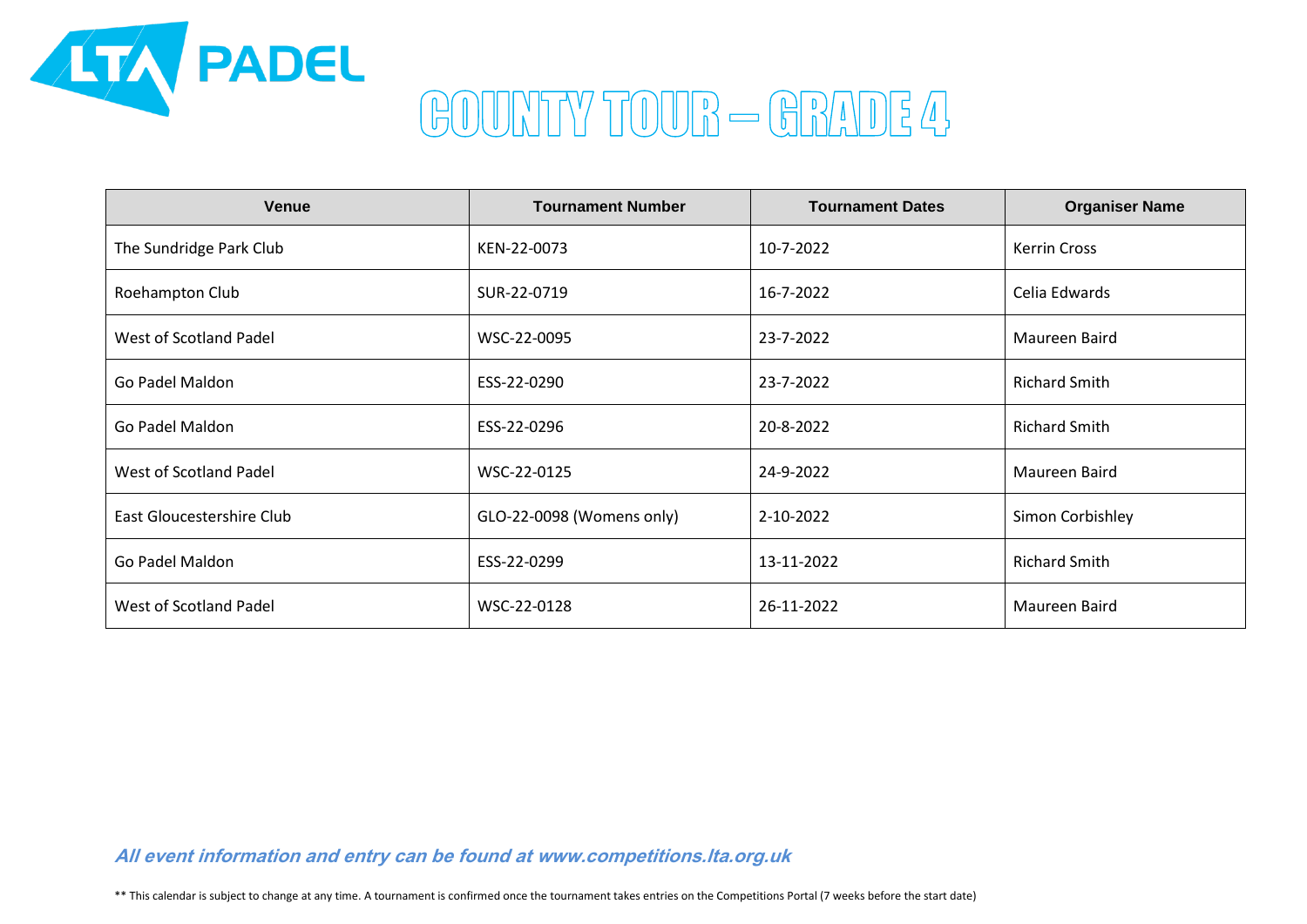

# LOGAL TOUR - GRADE 5

| <b>Venue</b>                       | <b>Tournament Number</b>  | <b>Tournament Dates</b> | <b>Organiser Name</b>    |
|------------------------------------|---------------------------|-------------------------|--------------------------|
| Padel United - Chelmsford          | ESS-22-0077               | $2 - 7 - 2022$          | <b>Richard Smith</b>     |
| Padel4all Garon Park               | ESS-22-0070               | $3 - 7 - 2022$          | Stephen Yeardley         |
| The Montrose Padel Club            | SUR-22-0292 (Mixed Event) | $9 - 7 - 2022$          | <b>Hugo Quarry</b>       |
| Chichester Racquets & Fitness Club | SUS-22-0063 (Mens only)   | 10-7-2022               | Peter Cook               |
| The Sundridge Park Club            | KEN-22-0074               | 23-7-2022               | <b>Kerrin Cross</b>      |
| The Montrose Padel Club            | SUR-22-0291 (Mens only)   | 31-7-2022               | <b>Hugo Quarry</b>       |
| Go Padel Maldon                    | ESS-22-0295               | $6 - 8 - 2022$          | <b>Richard Smith</b>     |
| <b>Holmer Green Padel</b>          | BUC-22-0192               | 7-8-2022                | <b>Neil Percival</b>     |
| Solihull Arden Club                | WAR-22-0200 (Mens only)   | 4-9-2022                | <b>William Mccormack</b> |
| Padel United - Chelmsford          | ESS-22-0307               | 11-9-2022               | <b>Richard Smith</b>     |
| Chichester Racquets & Fitness Club | SUS-22-0205               | 11-9-2022               | Peter Cook               |
| <b>Holmer Green Padel</b>          | WIL-22-0126               | 2-10-2022               | <b>Neil Percival</b>     |
| David Lloyd Club Bushey            | HER-22-0334 (Mens only)   | 9-10-2022               | Kerri Shortt             |
| Solihull Arden Club                | WAR-22-0201 (Mens only)   | 16-10-2022              | <b>William Mccormack</b> |
| <b>Holmer Green Padel</b>          | BUC-22-0194               | 23-10-2022              | <b>Neil Percival</b>     |
| Padel United - Chelmsford          | ESS-22-0298               | 30-10-2022              | <b>Richard Smith</b>     |
| Go Padel Maldon                    | ESS-22-0300               | 11-12-2022              | <b>Richard Smith</b>     |

### **All event information and entry can be found at www.competitions.lta.org.uk**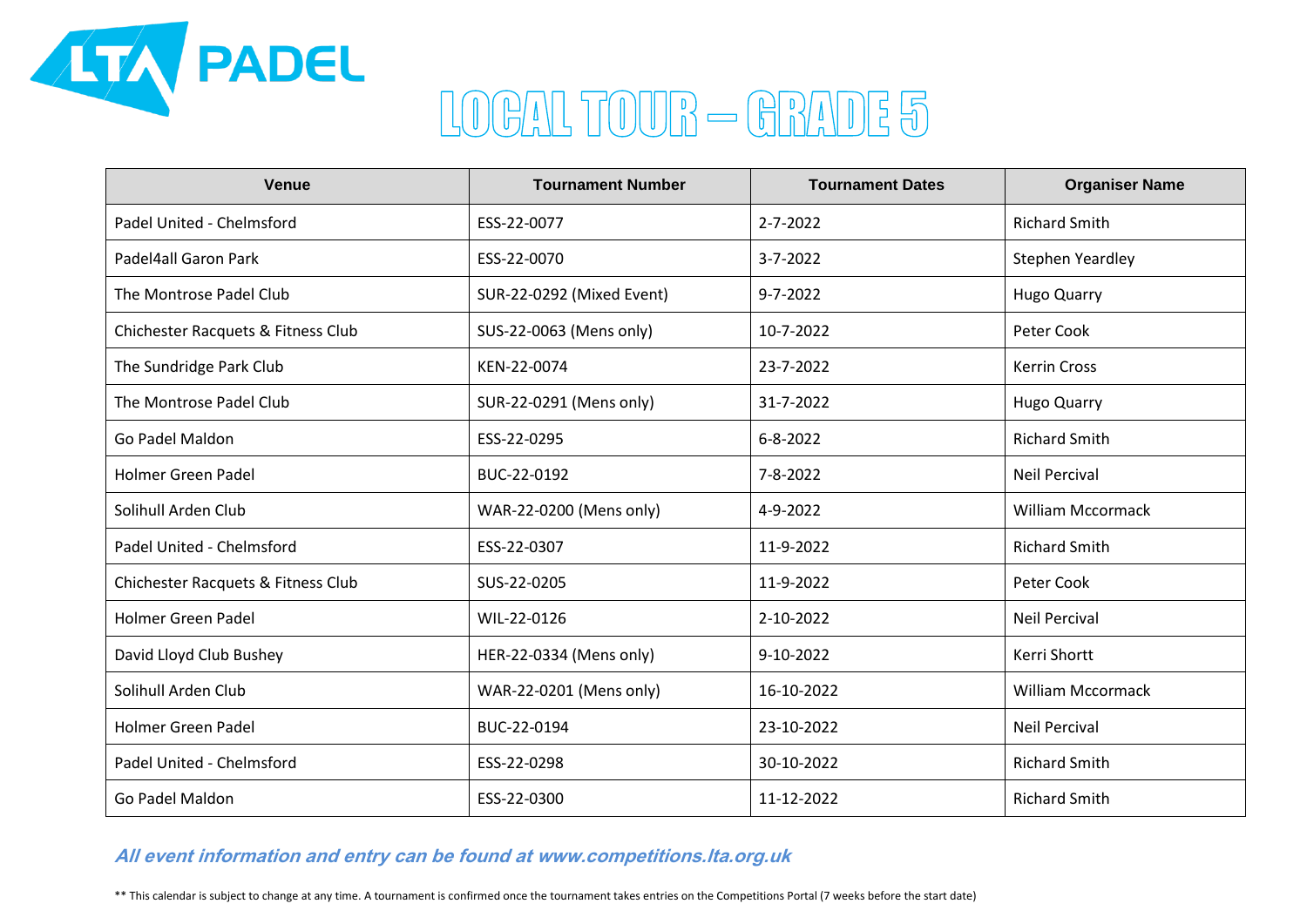

## SENIORS TOUR

| <b>Venue</b>                            | <b>Tournament Number</b> | <b>Tournament Dates</b>  | <b>Organiser Name</b>    |
|-----------------------------------------|--------------------------|--------------------------|--------------------------|
| Middlesbrough Padel Club                | DUR-22-0082              | 6-8-2022 to 7-8-2022     | Matthew Jackman          |
| Holmer Green Padel                      | BUC-22-0173              | $3-9-2022$               | Neil Percival            |
| Island Padel, Jersey                    | $C.I-22-0013$            | 8-9-2022 to 11-9-2022    | Sarah Jones              |
| Rocks Lane Multi Sports Centre Chiswick | MID-22-0504              | 24-9-2022 to 25-9-2022   | Rafael Vega              |
| Middlesbrough Padel Club                | DUR-22-0084              | 22-10-2022 to 23-10-2022 | Matthew Jackman          |
| <b>Stratford Padel Club</b>             | ESS-22-0304              | 29-10-2022 to 30-10-2022 | <b>Matthew Cracknell</b> |
| Rocks Lane Multi Sports Centre Chiswick | MID-22-0503              | 19-11-2022 to 20-11-2022 | Rafael Vega              |
| West of Scotland Padel                  | WSC-22-0135              | 2-12-2022 to 4-12-2022   | Maureen Baird            |
| David Lloyd Club Bushey                 | HER-22-0332              | 10-12-2022 to 11-12-2022 | Kerri Shortt             |

**All event information and entry can be found at www.competitions.lta.org.uk**